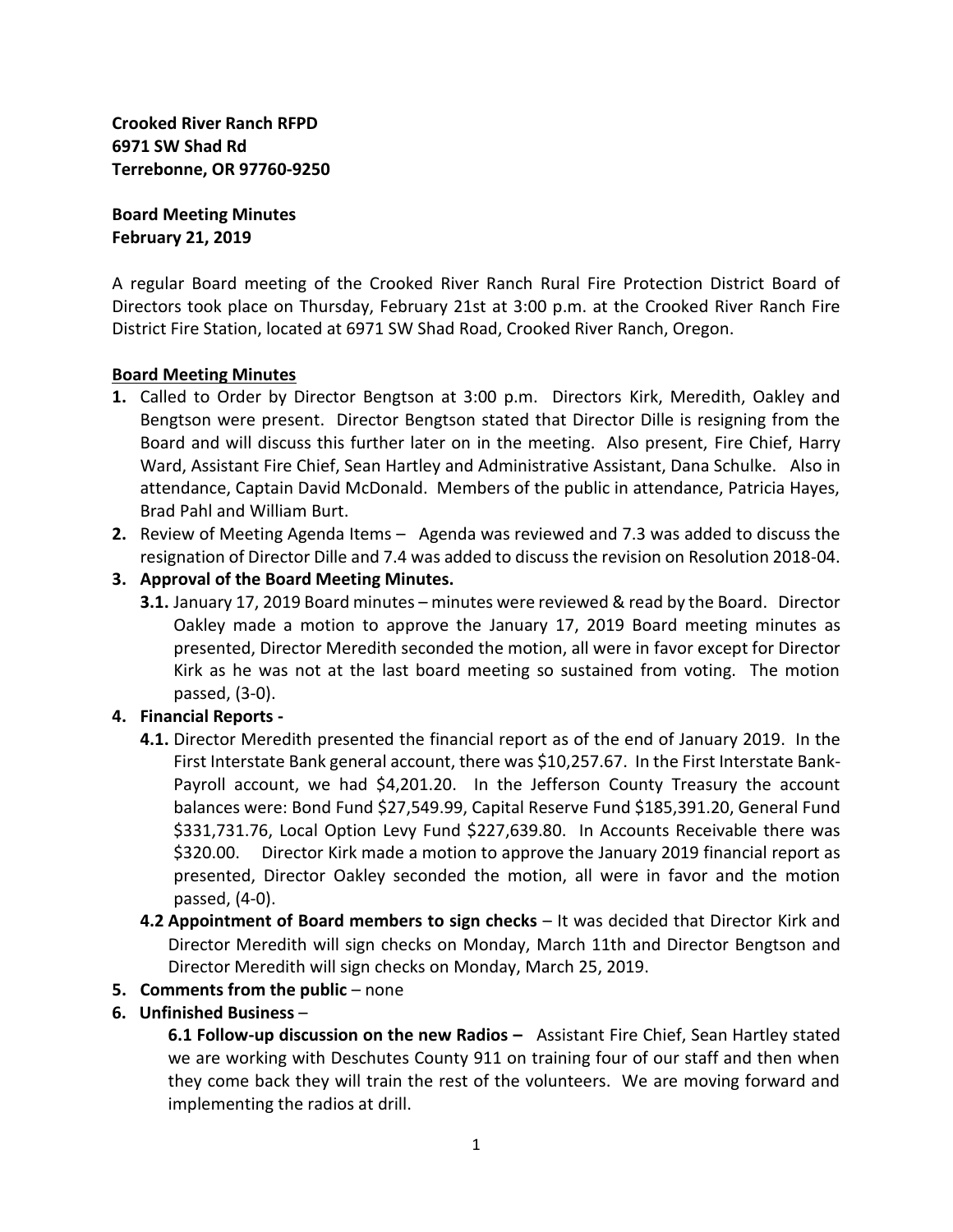**6.2 Follow-up on Active Shooter Threat Protocol/Drill –** Fire Chief, Harry Ward stated that we (Dana and Chief Ward) drove to the Jefferson County Sheriff's office to check out their security film on their windows. He also received a document to implement security measures on day to day operations if an active threat arises. He will be reviewing this document and hopefully implementing some of the steps if we have an active threat. Director Kirk asked if we have looked into a bullet proof window for the lobby. Chief Ward said that we have investigated this option and it is not cost prohibitive at this time and it is very expensive. There was no further discussion on this topic.

## **7. New Business** –

**7.1 Performance Review of Fire Chief (Executive Session) –** Director Bengtson stated that at this time they will be going into Executive Session at 3:13 pm. The Board came out of Executive Session at 3:31 pm and continued the regular Board meeting. He reported the Fire Chief had a good review and thanked Chief Ward for doing a good job.

**7.2 Discussion on Board Workshop date -** Fire Chief, Harry Ward stated that there are many things going on that he needs to review with the Board, such as financing for a new ambulance and day to day items. He will be picking a few dates and will email the Board with some options for the workshop. Director Kirk would like an agenda for the workshop for costs, etc. There was no further discussion on this topic.

**7.3 Discussion on Board position #1, resignation of Director Dille** – Director Bengtson received an email yesterday evening from Director Dille stating that he sold his home here on the Ranch and will be moving out early next week. He will be emailing his resignation to Chief Ward and Director Bengtson. Director Bengtson stated that normally if a Board member resigns or leaves, the Board can appoint someone to fill the position. However, due to the fact that this is an election year, that position goes out for election for a 2 year term to fill the position. He is hoping that a few people run for the position and if they have any questions they can contact Director Bengtson or Chief Ward. Director Meredith asked when the election was and it was stated by a few people in the meeting that it is coming up in May. Submissions are being accepted now and you have to go to Madras and file a \$10 fee. There was no further discussion on this topic.

**7.4 Discussion on revising Resolution 2018-04 –** Assistant Fire Chief, Sean Hartley stated that after reviewing some of the financials, he noticed a typo on Resolution 2018-04. He is reviewing the Resolution with our auditors to see how to make the correction and he should have the revised one ready by the next Board meeting. This was regarding the state conflagration funds we received for working outside of our District. There was no further discussion.

**8. Fire Chiefs Report** – Fire Chief, Harry Ward stated Dana is working on our Annual Report and if the Board has anything they would like to address in the report, please let her know. Over the next six months we will be promoting a new Lieutenant, then we will have 3. He also stated the wiring is in for the security cameras and the cameras themselves will be in next week. The software is accessible for Dana, the Captains and Chief Hartley to view from their computers. He also attended the Fire Marshal meeting and they talked about the conflagration plan for this summer and how to reduce the deployment times. We got ahold of the owner of the RV that was abandoned on our property. They are trying to find their son to have it removed off our property. Saturday is the day to burn the Lion's limb dump. Director Oakley asked if we were